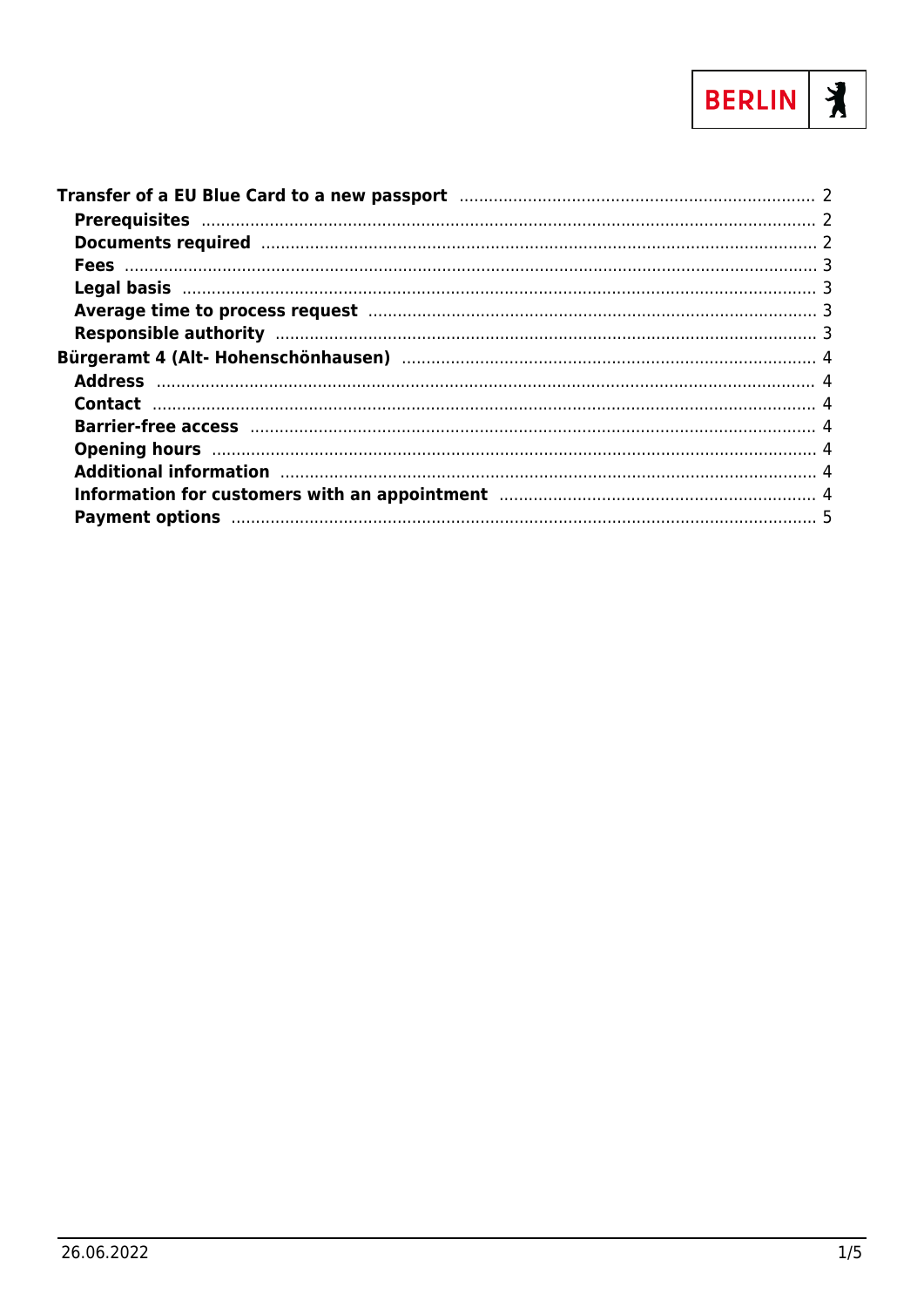# <span id="page-1-0"></span>Transfer of a EU Blue Card to a new passport

Do you have an EU Blue Card and have you received a new passport?

Then (only) the plastic card of your EU Blue Card residence permit is no longer valid, since this plastic card refers to your old passport. **However, your residence title EU Blue Card is still valid.**

Please read the following notes before booking an appointment.

#### **Is your EU Blue Card only valid for a maximum of a further 6 months?**

If so, please do not attend the Berlin Immigration Office before it is neccessary to extend your EU Blue Card. This will save you time and money.

#### **Are you wanting to travel abroad?**

If no appointments are available at short notice, you can still travel abroad. Re-entry to Germany is easy, if your EU Blue Card residence permit is still valid and you still have the old passport.

Take your old and new passports and your EU Blue Card with you on your trip. However, we recommend that you enquire about the entry and exit conditions of the country you are visiting before you travel abroad (for example at the embassy of the country you are visiting).

#### <span id="page-1-1"></span>**Prerequisites**

- **Main residence in Berlin**
- **Personal appearance by appointment is required**

Transfers are made at the Citizens' Registration Offices or at the Berlin Immigration Office

generally only with an appointment.

**Transfer in a Bürgeramt**

You can generally have the transfer carried out at any Berlin Citizens Registration Office (Bürgeramt), as long as the following requirements are met:

- You have your old, full passport together with the valid EU Blue Card.
- The EU Blue Card was issued in Berlin.
- Your old passport is complete.
- $\circ$  There is no more than 12 months between the expiry date of the old passport and the date of issue of the new passport.
- You have not resided outside the federal territory for a continuous period longer than 12 months.
- **Transfer in the Berlin Immigration Office** If one of the above mentioned requirements for making the transfer at the Citizens Registration Office (Bürgeramt) is not met (e.g. old passport is no longer present, the EU Blue Card was not issued in Berlin) the Berlin Immigration Office is responsible for the transfer.

#### <span id="page-1-2"></span>**Documents required**

- **Your new passport**
- **Your old passport**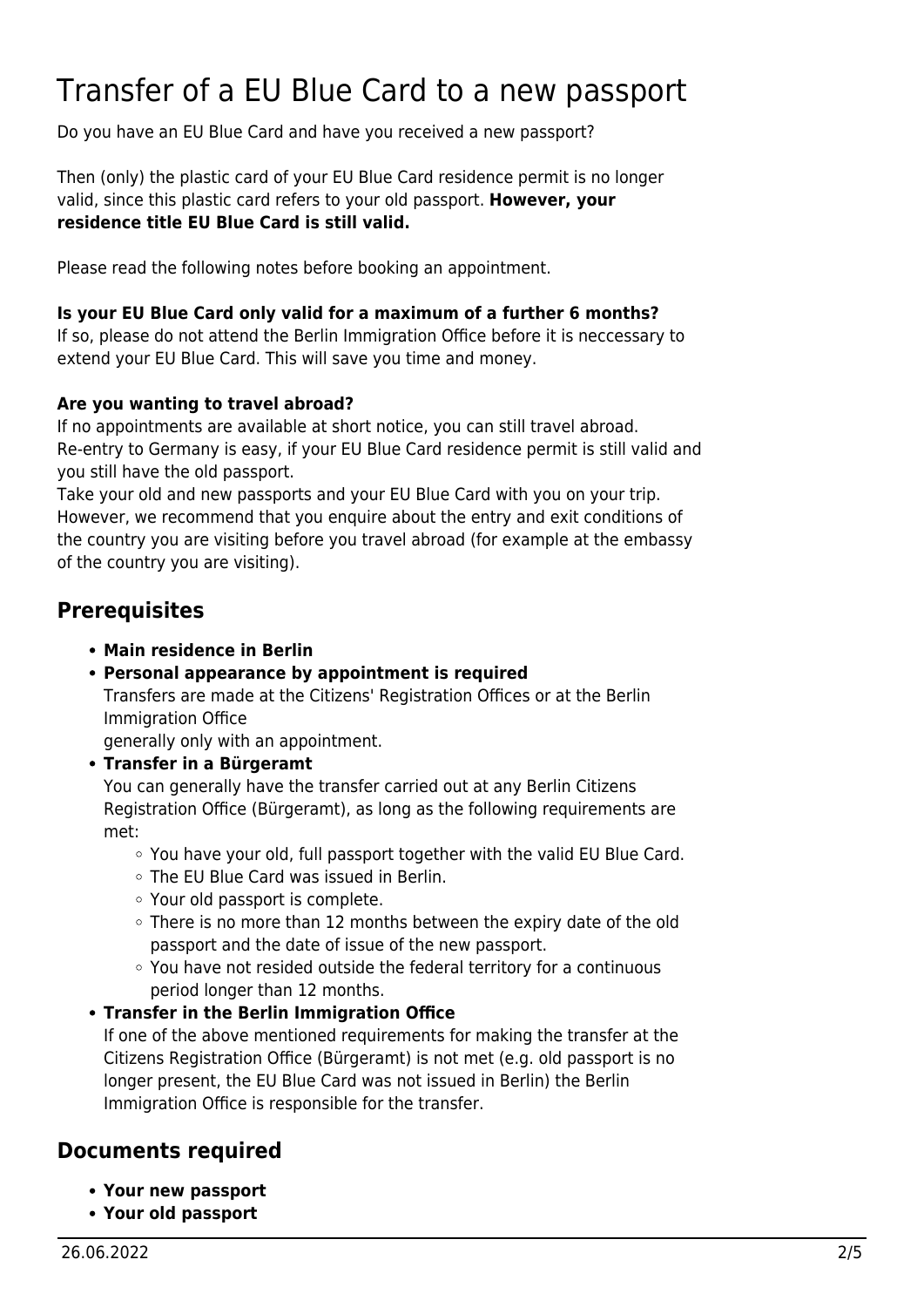If your passport has been stolen and you have reported the theft to the police, please bring the report with you.

- **Your EU Blue Card together with the supplementary sheet**
- **1 current biometric photo**

([https://www.berlin.de/labo/\\_assets/kraftfahrzeugwesen/foto-mustertafel.pdf\)](https://www.berlin.de/labo/_assets/kraftfahrzeugwesen/foto-mustertafel.pdf) 35mm x 45mm, frontal shot with neutral facial expression and closed mouth, looking straight into the camera, light background

#### <span id="page-2-0"></span>**Fees**

67.00 euros

For Turkish citizens

- until the age of 24 years: 22.80 euros
- from the age of 24 years: 37.00 euros

### <span id="page-2-1"></span>**Legal basis**

- **§ 45c Aufenthaltsverordnung (AufenthV)** ([https://www.gesetze-im-internet.de/aufenthv/\\_\\_45c.html](https://www.gesetze-im-internet.de/aufenthv/__45c.html))
- **§ 52a Aufenthaltsverordnung (AufenthV)** ([https://www.gesetze-im-internet.de/aufenthv/\\_\\_52a.html\)](https://www.gesetze-im-internet.de/aufenthv/__52a.html)

#### <span id="page-2-2"></span>**Average time to process request**

about 4 to 5 weeks

#### <span id="page-2-3"></span>**Responsible authority**

You can generally have the transfer carried out at any **Berlin Citizens Registration Office (Bürgeramt)**, as long as the following requirements are met:

- You have your old, full passport.
- The EU Blue Card was issued in Berlin.
- There is no more than 12 months between the expiry date of the old passport and the date of issue of the new passport.
- You have not resided outside the federal territory for a continuous period longer than 12 months.

In all other cases: **Berlin Immigration Office**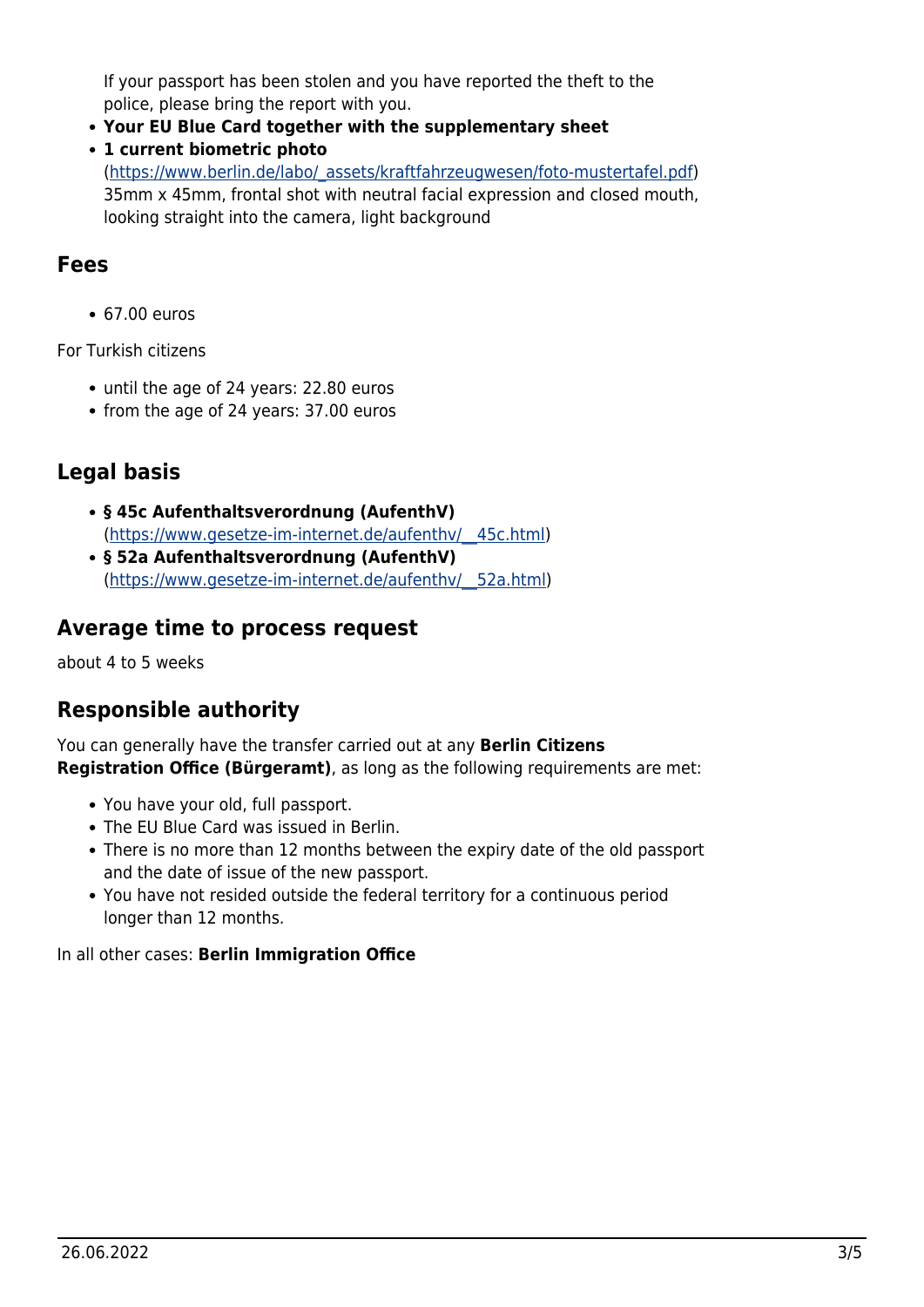## **Information on this location**

# <span id="page-3-0"></span>Bürgeramt 4 (Alt- Hohenschönhausen)

### <span id="page-3-1"></span>**Address**

Große-Leege-Str. 103 13055 Berlin

# <span id="page-3-2"></span>**Contact**

Telephone: (030) 115 Informationen zum 115 Service-Center:<https://www.berlin.de/115/> Fax: (030) 90296-776022 Internet: <https://www.berlin.de/ba-lichtenberg/service/buergeraemter/> E-mail: [post.buergeramt@lichtenberg.berlin.de](mailto:post.buergeramt@lichtenberg.berlin.de)

#### **Barrier-free access**

<span id="page-3-3"></span>

[Explanation of symbols](https://service.berlin.de/hinweise/artikel.2699.php)

# <span id="page-3-4"></span>**Opening hours**

| Monday:   | 07:30-15:30 Uhr (nur mit Termin)            |
|-----------|---------------------------------------------|
| Tuesday:  | 10:00-18:00 Uhr (nur mit Termin)            |
|           | Wednesday: 07:30-14:00 Uhr (nur mit Termin) |
| Thursday: | 10:00-18:00 Uhr (nur mit Termin)            |
| Friday:   | 07:30-13.00 Uhr (nur mit Termin)            |

## <span id="page-3-5"></span>**Additional information**

**Nachgewiesene** [dringende Angelegenheiten](https://www.berlin.de/ba-lichtenberg/service/buergeraemter/artikel.321076.php#notfall) **können derzeit nur nach vorheriger Terminvereinbarung bearbeitet werden.**

**Dienstleistungen** [ohne notwendige Terminvereinbarungen](https://www.berlin.de/ba-lichtenberg/service/buergeraemter/artikel.321076.php#ohnetermin) **- für alle Bürgerämter geltend.**

**Dienstleistungen** [ohne persönliche Vorsprache](https://www.berlin.de/ba-lichtenberg/service/buergeraemter/artikel.321076.php#ohnevorsprache) (schriftlicher Antrag ausreichend)

Ein Fotoautomat ist vorhanden.

#### <span id="page-3-6"></span>**Information for customers with an appointment**

Wir bitten die Kunden mit Termin um rechtzeitiges Erscheinen (ca. 5 Minuten vorher). Sie werden über Ihre Vorgangsnummer aufgerufen und können gleich im Warteraum Platz nehmen. Der Aufruf erfolgt optisch und mit Signalton über die Aufrufanlage.